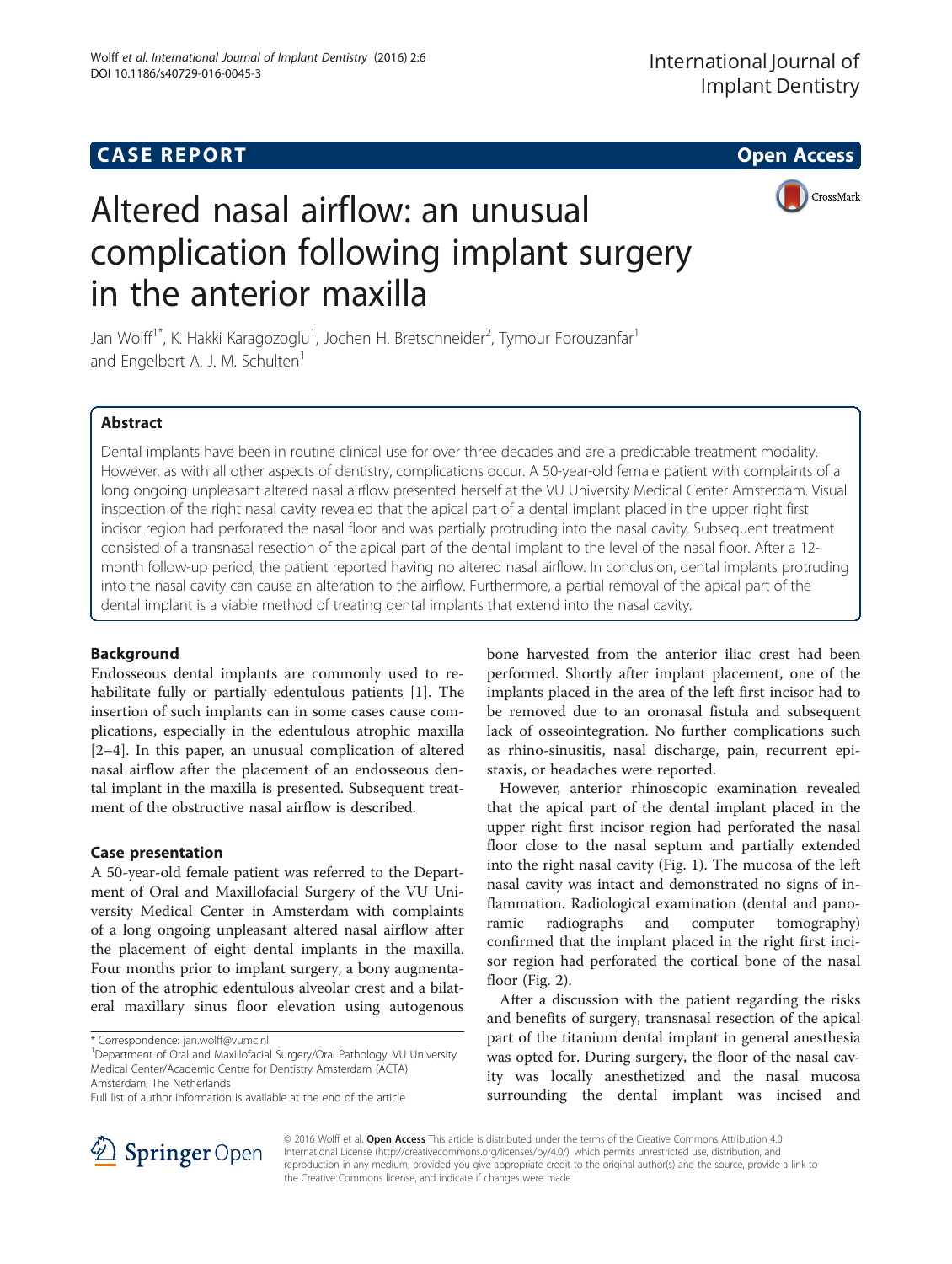<span id="page-1-0"></span>

Fig. 1 On anterior rhinoscopy, the apical part of the titanium dental implant in the right anterior maxilla was seen in the nasal floor close to the nasal septum

meticulously elevated exposing the nasal floor and the apical part of the perforating dental implant. Under direct vision and adequate sterile saline cooling, the perforating implant was resected to the level of the nasal bone initially using a hard steel fissure burr. The titanium surface was further smoothened with a round diamond burr. All metal debris were carefully removed from the operating site, and the nasal mucosal flap was realigned and sutured using 4-0 Vicryl to provide a watertight mucosal seal. The patient was postoperatively instructed to



avoid sneezing and nose blowing and received a broadspectrum antibiotic (amoxicillin-clavulan acid 500/ 125 mg three times daily for 5 days).

No complications were apparent during the surgical procedure. Postoperative clinical and radiological examinations demonstrated an intact nasal mucosa and an adequate resection of the dental implant to the level of the nasal floor (Fig. 3). The patient had an uneventful recovery and at 2-, 6-, and 12-month follow-up, she reported having no altered nasal airflow.

## Discussion

Insertion of endosseous dental implants is usually associated with a low incidence of complications and excellent prognosis [[1, 2\]](#page-2-0). However, physiologic changes following tooth loss may complicate or even impede insertion of dental implants in the upper jaw. Furthermore dental implants can only be inserted if there is sufficient bone for adequate stabilization [\[2](#page-2-0)–[4](#page-2-0)]. Therefore, in severely atrophied bone conditions, augmentation procedures using autogenous bone grafts or bone substitutes are often required [[1](#page-2-0)–[4](#page-2-0)].



Fig. 3 Postoperative radiograph of the resected dental implant in the right anterior maxilla